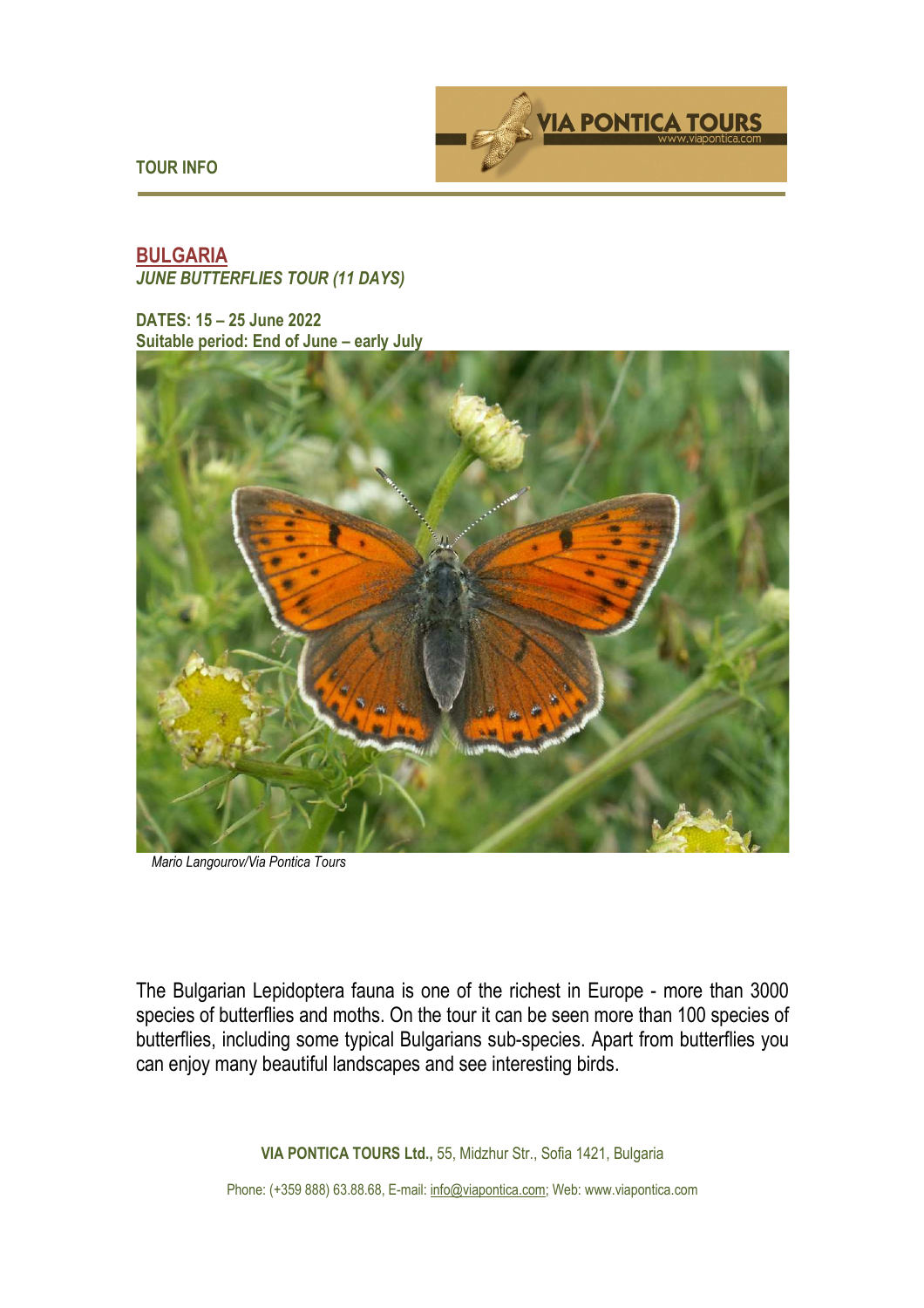# **Day by day itinerary**

#### **Day 1**

Arrival at Sofia Airport. Short transfer to our hotel, close to the Bulgarian capital. Diner and overnight. A short walk near the hotel. We will spend one night here.

## **Day 2**

On this day we will make a short transfer to Melnik town. Butterfly stops at Dolni Pasarel and Kresna gorge. At the first stop we expect to see *Berger's Clouded Yellow, Lesser Purple Emperor, Southern White and Poplar Admirals, Common and Hungarian Gliders, Map Butterfly*. In Kresna gorge among the common species we can see also *Sandy Grizzled Skipper, Inky Skipper, Southern Festoon, Mountain Small White, Krueper's Small White, Grecian Copper, Eastern Baton Blue, Chequered Blue, Green-underside Blue, Meleager's Blue, Chapman's Blue, Oriental Meadow Brown, Southern Grayling, White Banded Grayling, Freyer's Purple Emperor, Little Tiger Blue, Zephyr Blue, Nettletree Butterfly, Southern Comma, Common Glider, Lattice Brown* and *Balkan Marbled White*. In the late afternoon we will continue our trip towards the beautiful town of Melnik - a picturesque historic village famous for its locally produced wines. We will spend three nights there. After an accommodation in the hotel we will visit a typical cave and we will test different wines. Diner and overnight.

## **Day 3**

After breakfast we will explore Roupite and Kozhoukh Volcanic Hill and a small pond at Marena for some attractive Mediterranean species: *Mediterranean Skipper, Inky Skipper, Oriental Marbled Skipper, Orbed Red Underwing Skipper, Yellow Banded Skipper, Oberthur's Grizzled Skipper, Eastern Wood White, Eastern Pale Clouded Yellow, Powdered Brimstone, Eastern Dappled White, Krueper's Small White, Large Copper, Purple Shot Copper, Lesser Fiery Copper, Long Tailed Blue, Lang's Short Tailed Blue, Little Tiger Blue, Osiris Blue, Short Tailed Blue, Provençal Short Tailed Blue, Eastern Baton Blue, Zephyr Blue, Lattice Brown, Eastern Rock Grayling, Delattin's Grayling, Freyer's Purple Emperor, Lesser Spotted Fritillary, Marbled Fritillary*. Short visits to the mountain of Pirin surrounding the town of Melnik. Optional, if someone wants to it is possible to visit the nearest Monastery of Rojen, founded in 1220. Late in the afternoon we will return in the town of Melnik for a second overnight.

#### **Day 4**

After breakfast we will explore the mountain of Alibotoush surrounding the village of Petrovo, an exceptionally rich butterfly area. We can see here more than 70 species of butterflies. There we expect to see a wide range of species including *Sandy Grizzled Skipper, many blues such as Phalakron Blue, Mountain Alcon Blue, Meleager's Blue, up to three species of anomalous blue, Osiris Blue, Escher's Blue and False Eros Blue, Cardinal, Oriental Meadow Brown.* Picnic lunch.

# **Day 5**

On this day we will continue our trip towards the Mountain of Rodopa. We will cross the Mountain of Pirin, then we will stop to explore the region at Papaztchair and walk to Orelek. There we expect to see *Apollo, Clouded Apollo, Camberwell Beauty, Balkan Copper, Higgin's Anomalous Blue, Balkan Gavarnie Blue, False Eros Blue, Tufted Marbled Skipper, Turquoise Blue, Escher's Blue, Northern Wall Brown, Eastern Large Heath, Great Banded Grayling, Ottoman Brassy Ringlet, Pearl Bordered*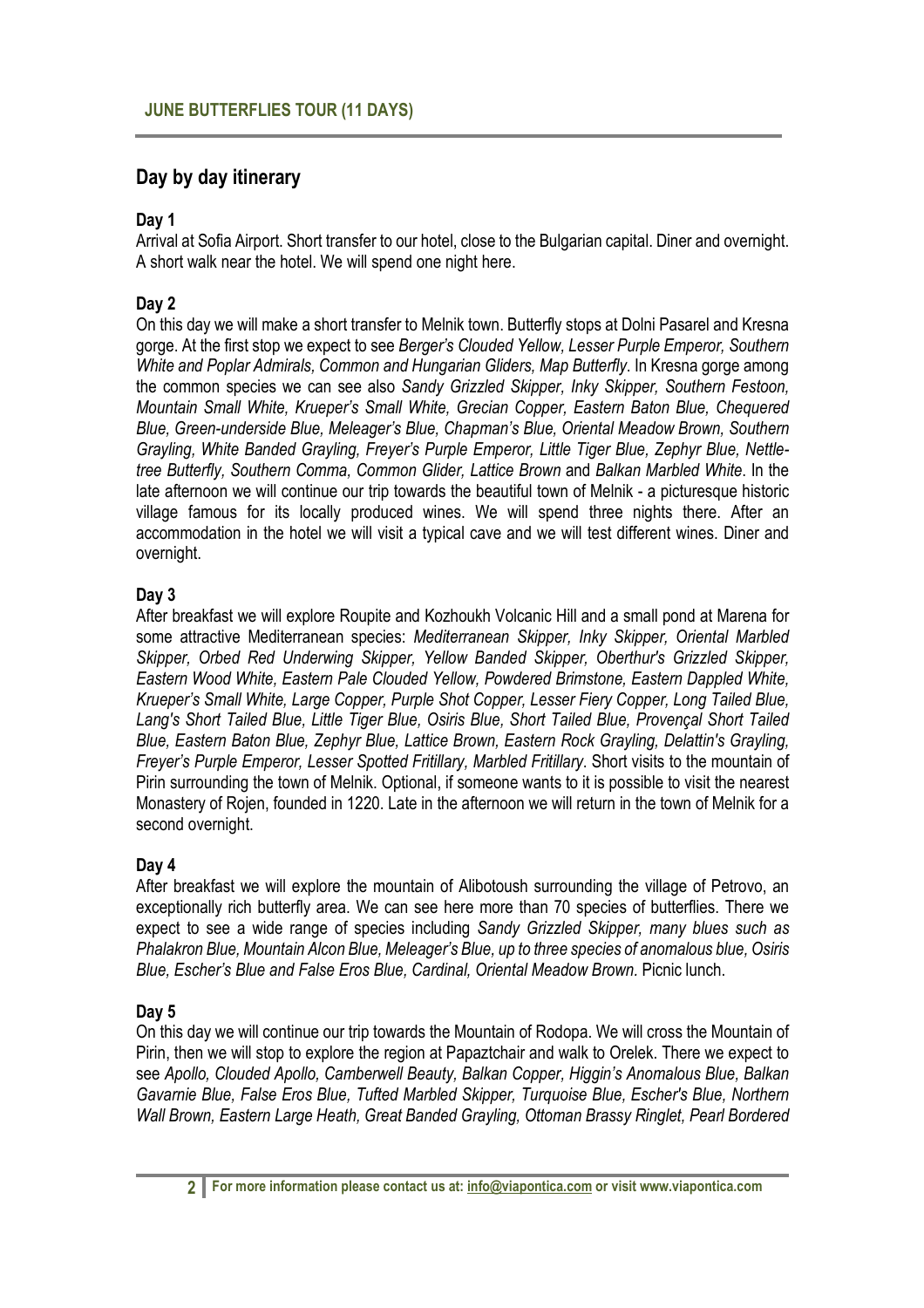*Fritillary* among many others. In the afternoon we will arrive in the Valley of the river Mesta where we will have a short walk. Late in the afternoon we will arrive in our hotel with mineral water swimming pool. We will spend two nights there.

#### **Day 6**

After breakfast we will make a visit to the eastern foothills of Alibotoush Mountain (Nova Lovcha to Paril Villages) – a botany paradise near the Greek border. There we will spend the day looking for some interesting species of butterflies and also many endemic plants and flowers. There we expect to see a wide range of species including *Sandy Grizzled Skipper, Mallow Skipper, Olive Skipper, Eastern Wood White, Berger's Clouded Yellow, Eastern Greenish Black Tip, Mountain Small White, Eastern Bath White, Scarce Copper, Purple Shot Copper, Ilex Hairstreak many blues including Little Blue, Green-underside Blue, Large Blue, Reverdin's Blue, Mountain Argus, Escher's Blue, Anomalous Blue and Grecian Anomalous Blue, Balkan Marbled White, Great Sooty Satyr, Dil's Grayling, Weaver's Fritillary*. Picnic lunch.

## **Day 7**

On this day we will enter in the heart of the Mountain of Rodope. In the middle of the day we will arrive at the Trigrad Gorge for one night stay. This spectacular gorge is one of the best places for watching of the *Wallcreeper* in Europe. We will spend all the afternoon exploring this area and expect to see *Apollo, Clouded Apollo, Camberwell Beauty, Mountain Small White, Zephyr Blue, Geranium Argus, Turquoise Blue, Escher's Blue, Ripart's Anomalous Blue, Pearly Heath.*

#### **Day 8**

Travel to Smolyan Lakes, for a range of species such as *Balkan* and *Scarce Coppers, Nickerl's Fritillary, Twin-spot Fritillary, Woodland Ringlet* and *Chestnut Heath*. Observation stops in the Chepelarska river valley where we could see *Orbed Red Underwing Skipper, Marbled Skipper, Swallowtail and Scarce Swallowtail, Berger's Clouded Yellow, Eastern Short Tailed Blue, Scarce Copper, Large Blue, Chequered Blue, Meleager's Blue, Pearly and Chestnut Heath, Dusky Meadow Brown, Dryad, Marsh Fritillary, Niobe Fritillary, Duke of Burgundy Fritillary*. During this day we will visit also a mountain plateau surrounding the village of Bachkovo which is excellent place for butterflies, birds and orchids. Late in the afternoon we will arrive at our hotel in the town of Asenovgrad. The hotel is situated near the Monastery of Bachkovo – one of the famous Bulgarian monasteries. Diner and overnight.

#### **Day 9**

After breakfast we will explore Dobrostan limestone area which hosts a wide range of species and among those we expect to see are *Chequered Skipper, Apollo, Mountain Small White, Osiris Blue, Blue Argus, Turquoise Blue, Iolas Blue, Large Blue, Reverdin's Blue, Northern Wall Brown, Woodland Ringlet and Chestnut Heath* among many others. After a picnic lunch we will continue our trip to the Studen Kladenets Dam. Diner and overnight.

#### **Day 10**

Day in the Arda River valley near Studen Kladenets and Madzharovo. We expect to see many butterfly species, including some of the following: *Hungarian Skipper, Yellow-banded Skipper, Eastern Festoon, Blackveined White, Krueper's Small White, Small Bath White, Purple-shot Copper,*